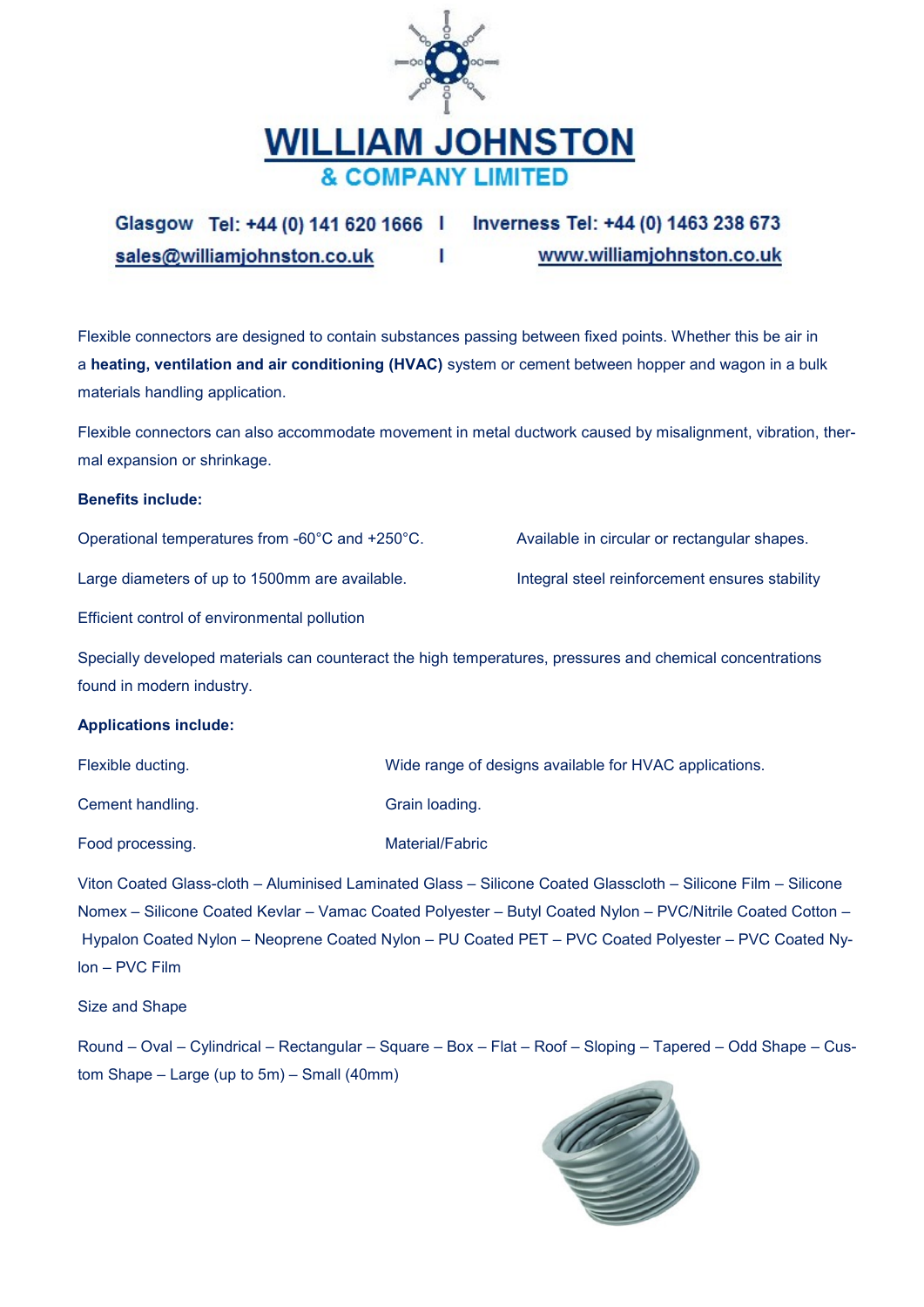#### What we need to know to quote safely.

### **Dimensions**

What is the outside diameter and material of the pipe that would fit in dimensions A?

What is the outside diameter and material of the pipe that would fit in dimensions **B?** 

Are both A & B round?

If they are square or rectangular we need to know.

What is the overall length -C, at rest of the connector you require?

What is the overall length at largest displacement?

Is there vertical movement between the pipes (D) ?

Vertical stroke distance?

Speed of vertical stroke?

Is there horizontal movement between the pipes (E)?

Horizontal stroke distance?

Speed of horizontal stroke?

#### Medium

What is the medium you are trying to contain?

Is any other medium used here for cleaning?

**Temperature** 

What is the normal working temperature?

What is the peak temperature?

### **Pressure**

Is there any associated pressure?

If so what is the normal working pressure?

### Joining

Do you require additional length in the flexible connector to join to the pipe?

If so, how much?

Do you require jubilee clips?

### **Ambient Conditions**

Please describe the conditions of where this connector requires to work.

Is it outside or inside?

Is there any external temperature, pressure or media that we need to consider?

#### **Approvals**

Do you require:

Food safe

Anti-static

High chemical resistance



⇑

D Л

If you are looking for an odd shaped connector please provide a detailed drawing